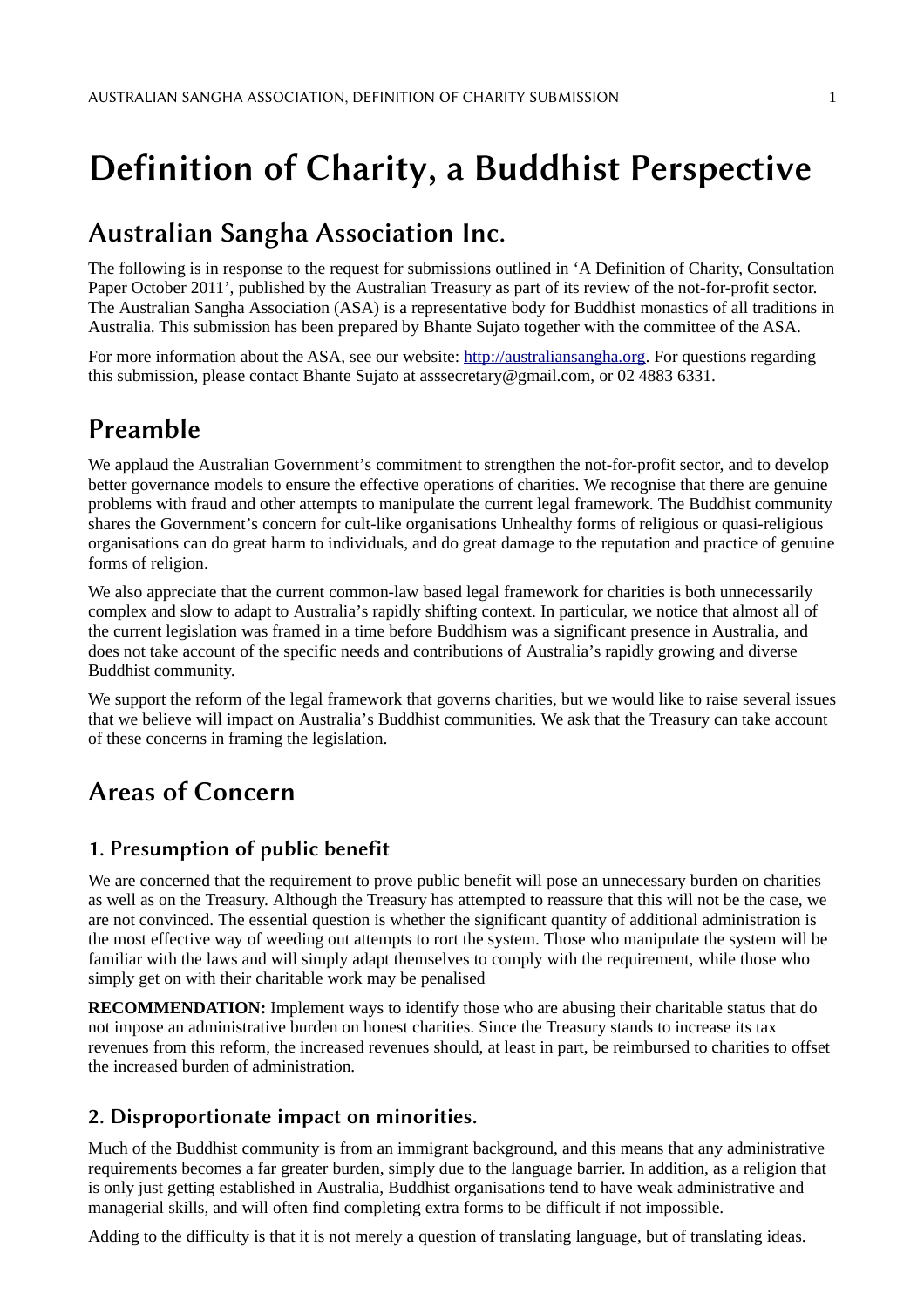#### AUSTRALIAN SANGHA ASSOCIATION, DEFINITION OF CHARITY SUBMISSION 2

Buddhists, of course, believe that their activities are of public benefit, but this benefit is often of a different kind than that likely to be recognised under Australian law. For example, one of the major forms of religious practice in Buddhism is making offerings as a way of making merit on behalf of departed ancestors. How are we to describe this as a 'public benefit' - 'Giving food to ghosts'? Of course, if we look more closely, such activities do have a tangible public benefit in a way that can be understood. They bring together the family, build strength and community in stressful times, maintain a sense of connection and identity, help with managing grief, and so on. Such practices survive precisely because they provide a very tangible benefit to people – they make them happy. Maintaining a religious culture is an absolutely essential aspect of successfully integrating an immigrant community. Yet such benefits would be doubly difficult for a traditional Buddhist from an immigrant background to translate and explain in a way that makes sense to an officer of the Treasury.

In addition, there are other forms of legitimate Buddhist practice that do not obviously fall under 'public benefit', such as meditation. From a Buddhist point of view, we regard meditation as a great benefit to mental health and spiritual growth; and we are prepared to support monastics and other contemplatives in long-term retreats for this reason. To some extent this can be considered as a form of education, as some long-term meditators become teachers and offer public services helping others. Yet many do not become teachers, and any 'public benefit' is intangible, yet highly valued.

**RECOMMENDATION:** Ensure that translation services are made available. Educate Treasury officers in minority religions. Provide examples of benefits that will typically apply in the case of minority religions.

#### 3. Definition of Religion

Defining 'religion' is notoriously problematic. The basic problem is that 'religion' is an umbrella term that has come to include a wide range of things that have little or no organic relationship. It is therefore a waste of time to look for an 'essential' definition of something that, in fact, has no essence.

While we acknowledge that it is impractical and probably impossible to agree on a completely satisfactory definition of 'religion', we should take this opportunity to move towards a definition that is less unsatisfactory. This is not a meaningless or purely academic task. In an age where religion and its associated controversies have become ever more contested areas of public and legal space, it is incumbent on legislative powers to ease the work of judges, juries, and other decision makers by providing the most clear and relevant definitions possible. And it is equally incumbent upon the religious practitioners to represent their communities and assist the government by providing clear and considered opinions. In so doing we do not hope to arrive at a perfect definition of religion, merely a better one.

Although the legal definition of religion in Australia is far from satisfactory, it is no worse than in most other countries. And despite the problem of definition, it works reasonably well most of the time. Australia has a good record of religious tolerance. Most Buddhists are happy to live in Australia, feel that their religion is respected, and that they can practice without prejudice. Nevertheless, the extant definition is rooted in archaic ways of thought and needs to adapt as the religious scene in Australia changes.

Buddhists in Australia generally understand that the Government accepts Buddhism as a religion, regardless of whether they feel the current definition is ideal. Nevertheless, certain Buddhist groups do not accept that Buddhism falls under the current definition, and therefore they believe it would be dishonest to apply for religious tax concessions and the like. We understand that this is not the intention of the Government, but the unintended consequence is that some valid charities will not receive the benefits they are entitled to.

Allow us to make the following remarks. These are specially relevant to Buddhism, but many of them will also apply to Hinduism and some other Asian religions.

1. We would prefer to see a polythetic definition rather than the current essentialist definition. Rather than identify one or two 'essential' characteristics of religion, we believe it would be more helpful to present a cluster of related notions, some or all of which are found to characterise religions.

2. A definition of religion in our pluralist society should consider the manner of self-definition and identity that religions have adopted for themselves historically. In Asian religions, for example, there is much less emphasis on exclusivity of religion. For example, it is very common for someone who considers themselves a 'Buddhist', and who would identify as such in a census, to visit and make offerings at a shrine for a deity of 'Hinduism' or 'Taoism'. Moreover, while Buddhism involves faith or belief in certain principles,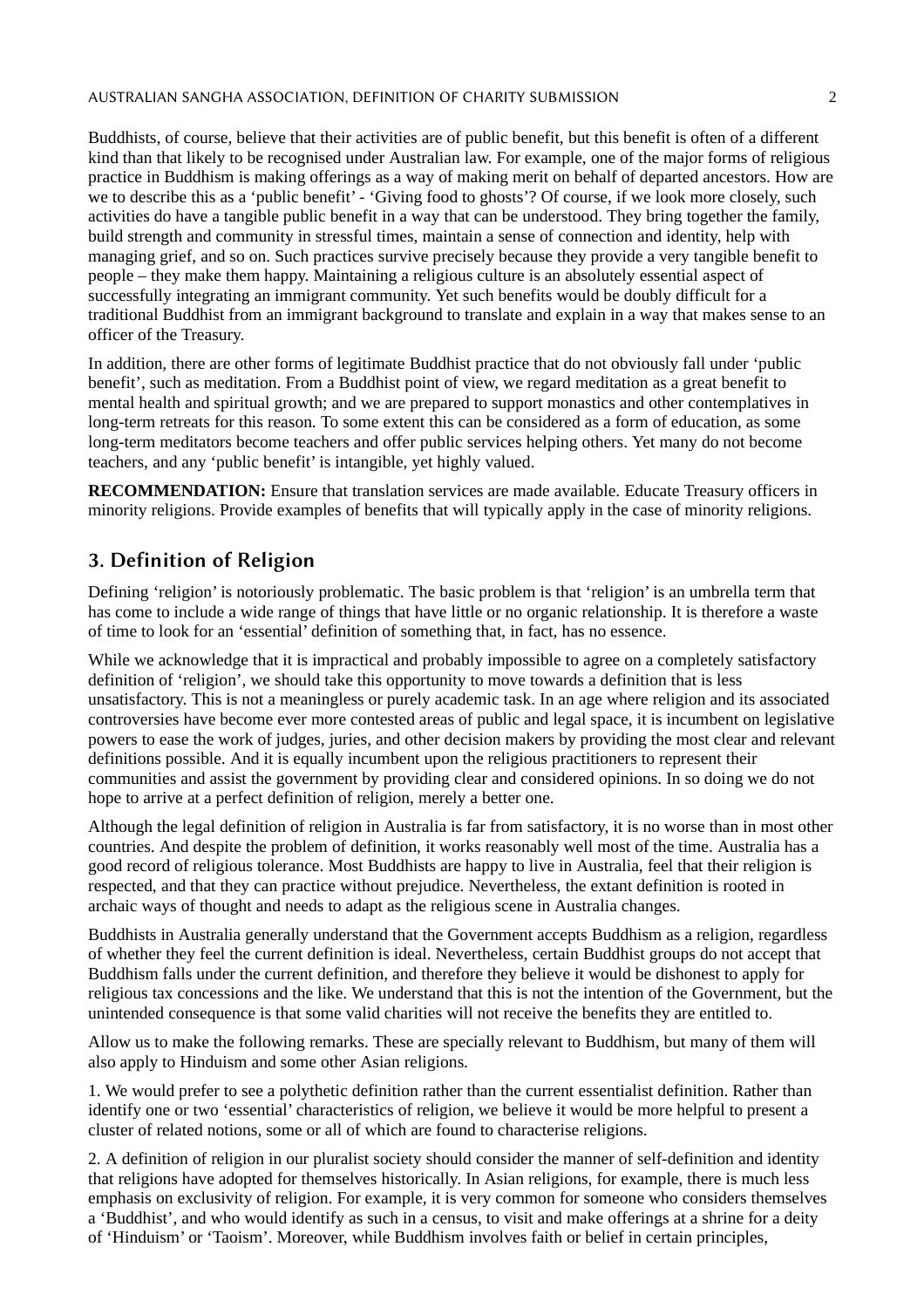Buddhists do not speak of their religion as a 'faith'. Traditional terms for Buddhism by Buddhists include 'Dhamma-Vinaya' ('Teaching/Truth and Discipline'), sasana ('Teaching'), or Agama ('traditional wisdom').

3. In treating an Australian legal definition of religion, we must also be mindful of producing something that will be useful in context. Why, we should ask, is religion given special treatment anyway? If an organisation is offering benefit to society, should the government not support that, irrespective of whether they 'believe' in a Higher Power? In performing charity, religious organisations are quite consciously not merely transferring funds and resources to those who need them, they are doing so as part of a context that nurtures the whole of humanity. It is a means of grace for those serving as much as for those who are served. Religious charity not only fills the belly, it builds community, calls individuals to a higher morality, and ultimately moves towards the fulfilment of our deepest spiritual needs. Such aims are hard to capture in empirical terms. Nevertheless, they provide a good reason for the continuation of religion's special role in charity. In respecting this role, government is reflecting the general tenor of attitudes in the community.

It should be emphasised that this is a best case scenario. Religions often abuse their roles, for example using their charitable status to proselytise. Coercing or manipulating the vulnerable to join one's religion is a travesty of the true aim of religion to provide spiritual support and uplift. This is a matter of grave concern for Buddhists in Asian countries. We regularly hear of how the young and the poor are manipulated by unscrupulous Christian evangelical organisations While such tactics do not reflect the mainstream religious practitioners of Christianity, the complaints are real, and should be listened to. The Australian Government should ensure that organisations that benefit from its charitable laws do not abuse this status in such ways. This not only undermines the benevolent intentions of the charitable laws, it is an affront to Australia's good reputation among its Asian neighbours in countries like Sri Lanka, Malaysia, Thailand, Indonesia, and so on.

The most influential statement defining religion in Australia has been the High Court ruling of 1983 in the Scientology case.

'For the purposes of the law, the criteria of religion are twofold: first, belief in a Supernatural Being, Thing or Principle; and second, the acceptance of canons of conduct in order to give effect to that belief, though canons of conduct which offend against the ordinary laws are outside the area of any immunity, privilege or right conferred on the grounds of religion.'

There are various problems with this definition from a Buddhist perspective.

1. 'Supernatural'. This word is problematic for Buddhists in several ways. First of all, the root meaning of supernatural is that there is something that is 'outside' or 'above' nature, which intervenes in ways that are not subject to the observable laws of nature. Such a concept does not exist in Buddhism. For Buddhists, all of reality, including such entities as gods and spirits, are a part of nature, and operate in accord with the same basic principles as the rest of us. That is, they are impermanent, conditioned, limited realities. I would argue that the use of such a concept is alien to Buddhist thought (and to Eastern religious sensibilities generally). Could we fit Buddhism under this head? Maybe we could round off the corners enough so that a square peg will fit in the round hole. But the purpose of a legal definition, surely, is to ensure that all religions are accepted as they are, without having to adapt their modes of thought to those of other cultures.

A further problem is that the phenomena normally considered to be 'supernatural' do not play the same role in Buddhism as they do in theistic religions. Deities or spirits may be 'worshipped' by offerings of rice and so on, but such acts only incidentally pertain to Buddhism, and are never considered to be part of the ultimate concern of Buddhist teachings. They are done for worldly, limited goals, like good health or passing exams, while Buddhism concerns the higher existential questions of suffering and freedom.

Indeed, there are many Buddhists for who such things are entirely marginal in their religiosity, and even those who outright disbelieve them. This in no way affects their own self-identity as one who practices the Buddha's teachings.

2. 'Being, Thing, or Principle'. The central objects of worship in Buddhism are the Triple Gems. These are the Buddha, considered historically as the religious teacher who founded Buddhism, or spiritually as the nature of Awakening in the human heart; the Dhamma, the teachings of the Buddha, or more subtly as the refined Truth that the teachings point to; and the Sangha, the monastic Order, or else the community of Awakened disciples. None of these are remotely 'supernatural'. While the Buddha could be considered under this head as a Being, and the Dhamma as a principle, the Sangha is neither, but a community. In addition, the use of the singular in the definition is a hangover from western monotheism and is unnecessarily narrow.